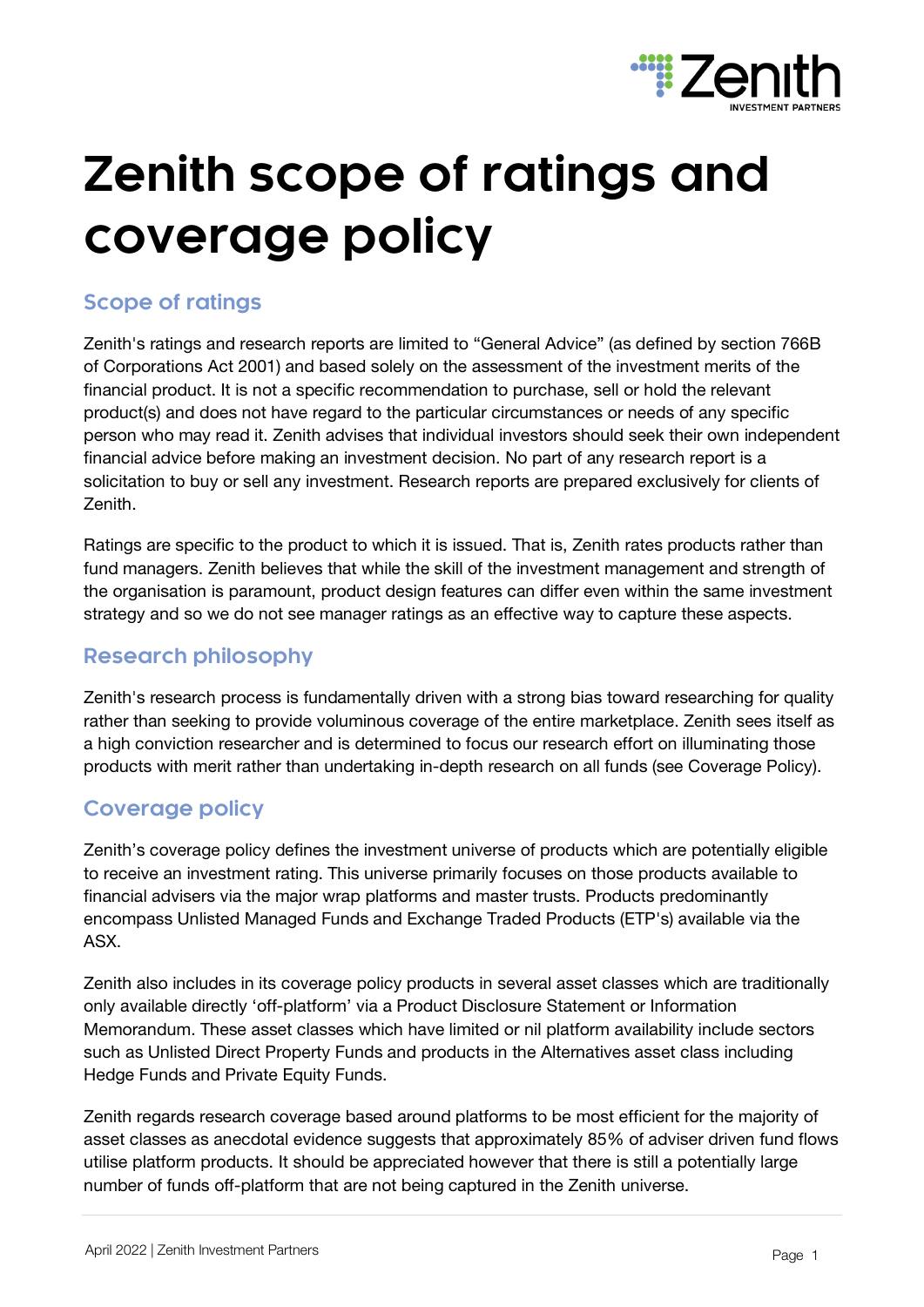

Funds in the investment universe may be divided into 'Parent' or 'Sibling' funds. This denomination relates to whether a fund is structured for a particular investment platform or not. Parent funds may have multiple sibling funds on one or more platforms. Sibling funds are identical to the parent with the exception of costs. At present Zenith's total investment universe represents in excess of 1,300 Parent funds (over 3,000 including Sibling funds) and is viewable on the Fund Reports on the Zenith website.

Zenith's investment universe is predominantly made up of products which are open to investment. A small number of products however may periodically be closed to investment or utilise a closed end structure (a limited investment window followed by a fixed investment term). Such products are included for performance monitoring purposes. Products in this category are typically those with 'Real Assets' such as real estate or direct ownership of commodities as well as Private Equity funds.

It is important to note that the coverage policy only dictates how the investment universe is compiled and maintained, not how Zenith ratings are assigned and distributed across the investment universe. Zenith does not seek to apply any selection bias within the coverage policy outside the availability requirements listed above. Removal from the investment universe will only occur when a product is terminated and wound up or the minimum requirements regarding information availability cannot be met (see below).

### **Research schedule**

Research coverage is predominantly undertaken on a sector basis (asset class) which operates on an annual cycle. Zenith's research objective is to ensure coverage is formally updated as close to every 12 months as possible. Zenith has the ability to undertake research outside the scheduled cycle when required ('Out-of-Cycle' reviews). Out-of-cycle reviews are at Zenith's discretion and generally only considered where there is either strong client demand or the product is a new offering with compelling attributes. Out-of-cycle reviews are undertaken in accordance with our standard research process.

The exception to the standard research schedule is where funds have adopted a closed-ended structure (as defined above). Given that such funds typically have a comparatively short timeframe in which to raise capital, Zenith will undertake the research process as and when such products are offered to the market.

#### **Funds research process**

Zenith's research process (see below) is fundamentally forward looking and relies on both qualitative and quantitative input from analysts.

- 1. Compile sector universe
- 2. Conduct preliminary screening
- 3. Successful candidates issued research agreement
- 4. If agreement executed, formal due diligence conducted
- 5. Draft report prepared and peer reviewed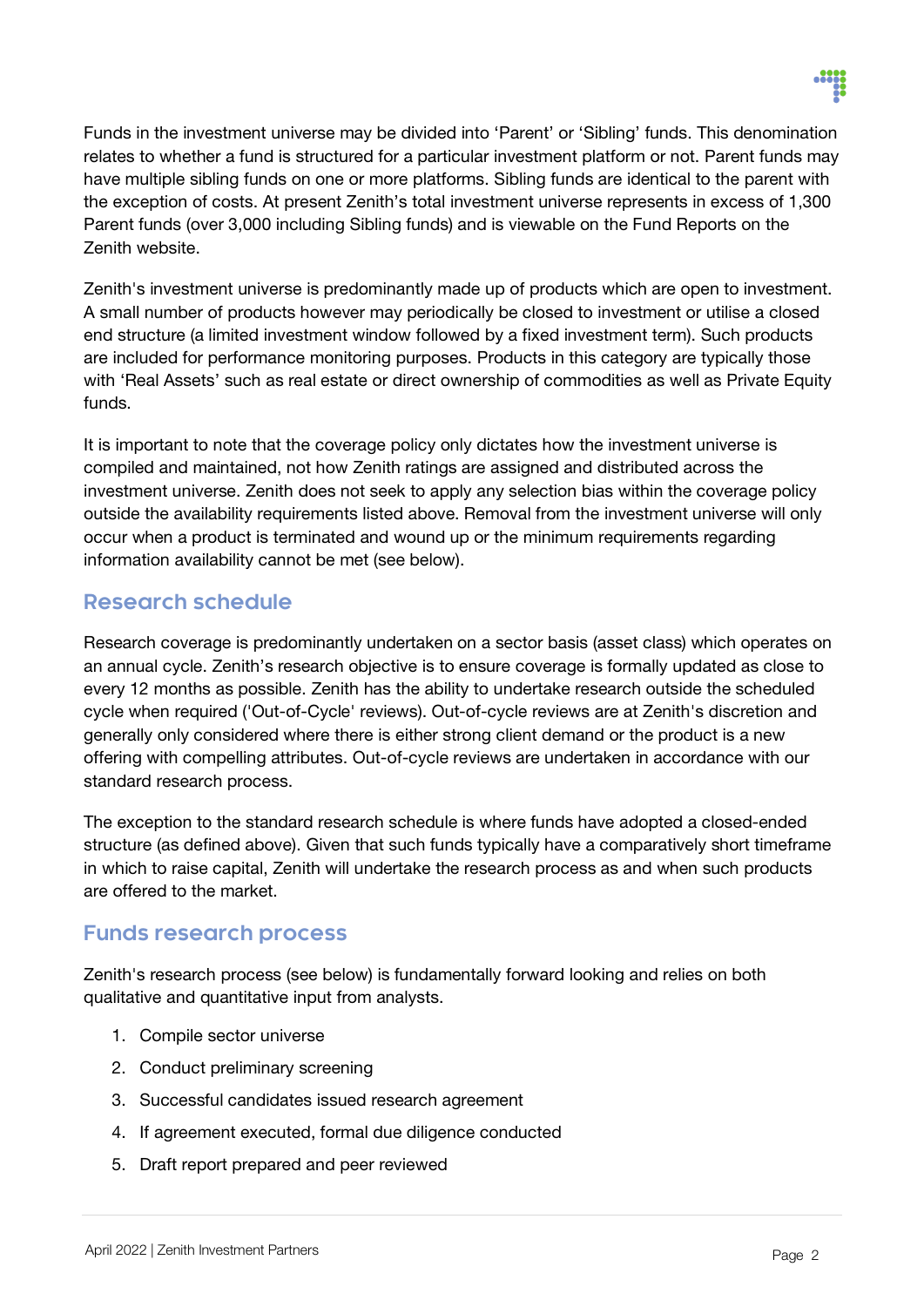- 6. Results submitted to Zenith Research Committee for ratification
- 7. Draft report issued to manager for fact checking (without rating)
- 8. Report finalised
- 9. Zenith subscriber clients notified of rating
- 10. Fund manager notified of rating
- 11. Ongoing surveillance and data collection
- 12. Annual review cycle (back to #1.)

The research methodology is divided into two key processes.

#### 1. Sector universe and preliminary screening

Zenith's sector universe is derived from its coverage policy. Zenith maintains propriety in-house data on products which form the basis of our investment universe. This data is collected directly from fund managers and product issuers on a monthly basis. This data (and calculated financial ratios) forms the basis of Zenith's quantitative analysis process.

Screening is undertaken on a sector basis which are typically categorised along asset class and regional lines. The following table shows the relevant peer groups in Zenith's coverage universe. These groups are defined by common asset classes, objectives, investment styles and investment structures.

| <b>Alternatives</b>                            | <b>Australian</b><br>fixed interest shares     | <b>Australian</b>                     | <b>Cash</b>                           | <b>International</b><br>fixed interest |
|------------------------------------------------|------------------------------------------------|---------------------------------------|---------------------------------------|----------------------------------------|
| Debt strategies                                | <b>Bonds</b>                                   | Absolute return                       | <b>CMT</b>                            | <b>Bonds</b>                           |
| Exchange<br>traded products<br>– ETPs          | Corporate debt                                 | All cap                               | Exchange<br>traded products<br>- ETPs | Corporate debt                         |
| Global<br>macro/absolute<br>return             | Exchange<br>traded products<br>- ETPs          | Equity income                         |                                       | <b>Diversified</b>                     |
| Investment<br>bonds                            | Listed<br>investment<br>entities-<br>LICs/LITs | Exchange<br>traded products<br>- ETPs |                                       | Exchange<br>traded products<br>- ETPs  |
| Listed<br>investment<br>entities-<br>LICs/LITs | Short-term<br>credit                           | Geared                                |                                       | High income                            |

#### Peer groups by asset class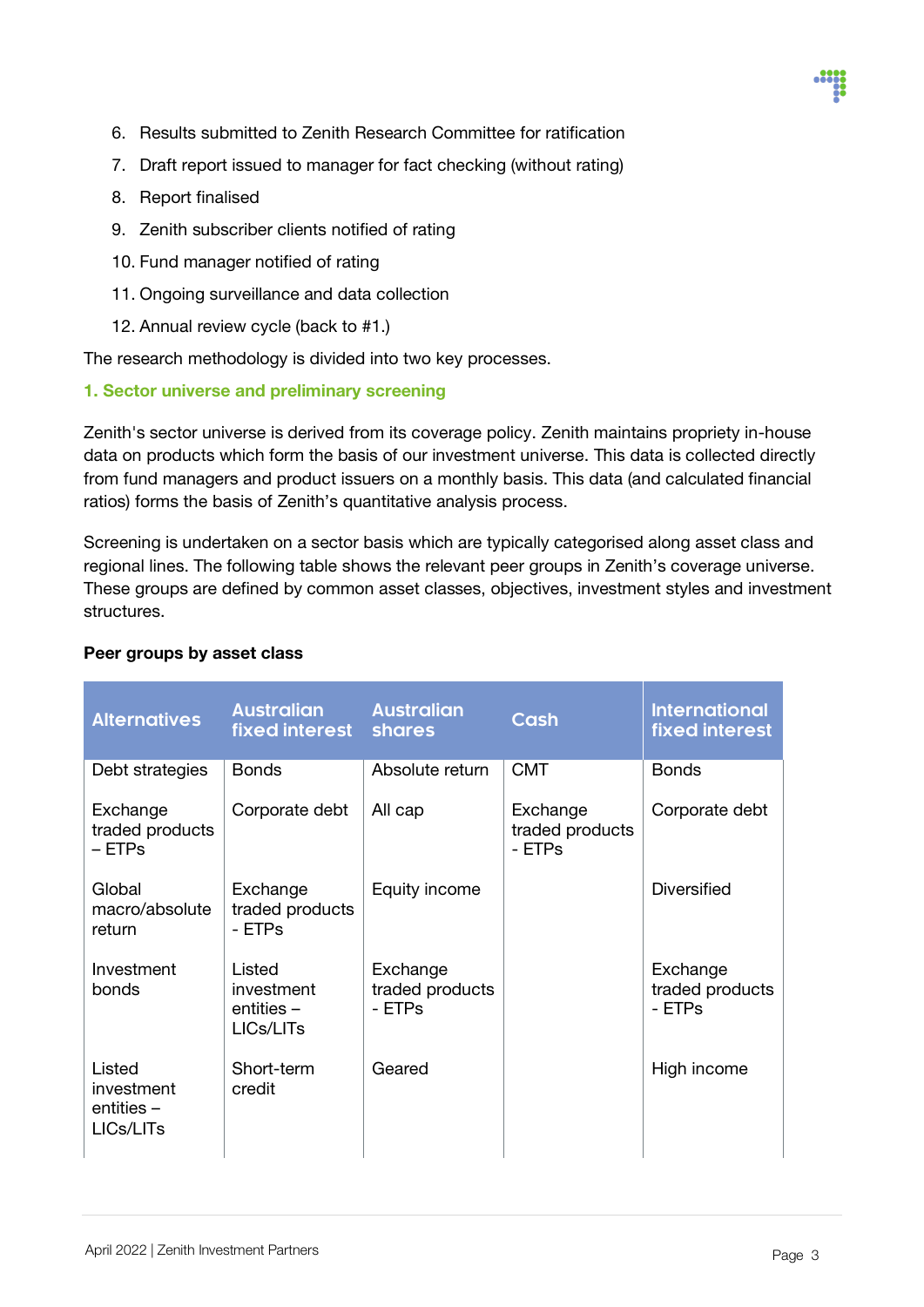| o en<br>o esta |
|----------------|
|                |
|                |
|                |

| Managed<br>futures | Specialist | <b>Industrials</b>                              | Listed<br>investment<br>entities -<br>LICs/LITs |
|--------------------|------------|-------------------------------------------------|-------------------------------------------------|
| Market neutral     |            | Large<br>companies                              | Unconstrained                                   |
| Multi strategy     |            | Listed<br>investment<br>entities -<br>LICs/LITs |                                                 |
| Other              |            | Long short                                      |                                                 |
| Private equity     |            | Micro cap<br>companies                          |                                                 |
|                    |            | Mid cap<br>companies                            |                                                 |
|                    |            | Small<br>companies                              |                                                 |
|                    |            | Specialist                                      |                                                 |

| <b>International</b><br><b>shares</b> | <b>Mortgages</b> | <b>Multi asset</b>                      | <b>Property</b>                                   | <b>Real assets</b>         |
|---------------------------------------|------------------|-----------------------------------------|---------------------------------------------------|----------------------------|
| Asian long<br>short                   | Conservative     | <b>Balanced</b>                         | Australian<br>securities                          | Hybrid funds               |
| Country funds                         | High yield       | Conservative                            | Exchange<br>traded products<br>– ETPs             | Infrastructure             |
| Emerging<br>markets                   |                  | Exchange<br>traded products<br>$-$ ETPs | Global<br>securities                              | Other                      |
| Exchange<br>traded products<br>- ETPs |                  | Growth                                  | Listed<br>investment<br>$entities -$<br>LICs/LITs | Real estate -<br>Australia |
| Global hedged                         |                  | High growth                             | Specialist                                        | Real estate -<br>global    |
| Global<br>unhedged                    |                  | Income                                  |                                                   |                            |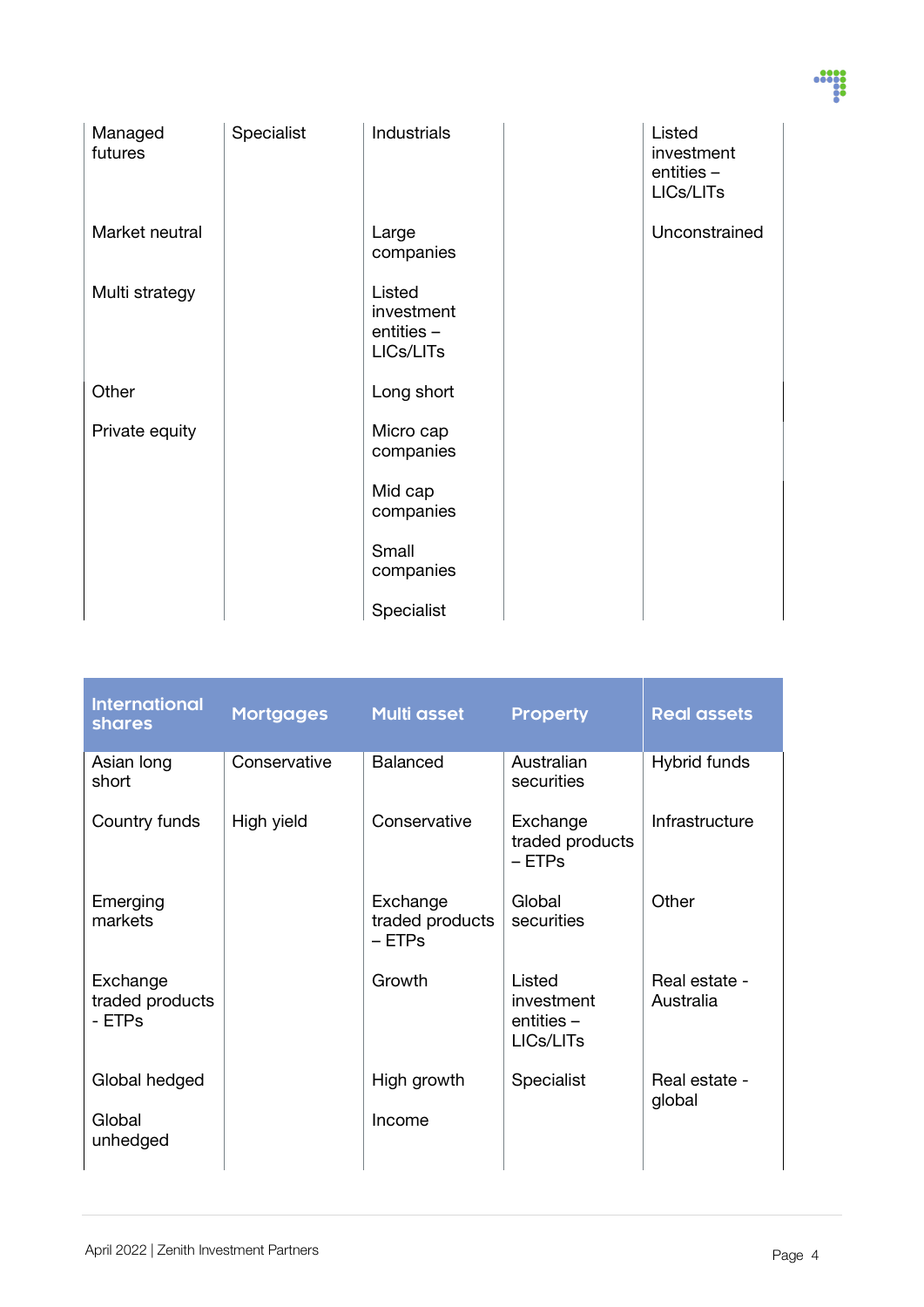| Global long<br>short      | Life-stage           |  |  |
|---------------------------|----------------------|--|--|
|                           | super                |  |  |
| Listed<br>commodities     | Listed<br>investment |  |  |
|                           | entities -           |  |  |
|                           | LICs/LITs            |  |  |
| Listed                    | Moderate             |  |  |
| infrastructure            |                      |  |  |
| Listed<br>investment      | Real return          |  |  |
| entities -                |                      |  |  |
| LICs/LITs                 |                      |  |  |
| Regional - Asia           | Specialist           |  |  |
| Ex-Japan                  |                      |  |  |
| Small<br>companies        |                      |  |  |
|                           |                      |  |  |
| Specialist                |                      |  |  |
| Specialist-<br>long short |                      |  |  |
|                           |                      |  |  |

| <b>Retirement</b><br>products |  |  |
|-------------------------------|--|--|
| Fixed term<br>annuity         |  |  |
| Lifetime annuity              |  |  |
| Other                         |  |  |
| Protection<br>products        |  |  |

All open products within the universe are subject to the review process with review schedules carried out annually. Each product undergoes a preliminary screening process to determine those candidates which have a strong probability of achieving at least an Investment Grade rating or higher.

The preliminary screening involves a comprehensive, multi-dimensional selection process using quantitative analysis with a qualitative overlay. Only products that pass the preliminary screening become eligible to undertake Zenith's full research process (a Product Assessment). Products that do not pass are ineligible to undertake a Zenith Product Assessment as they have failed to meet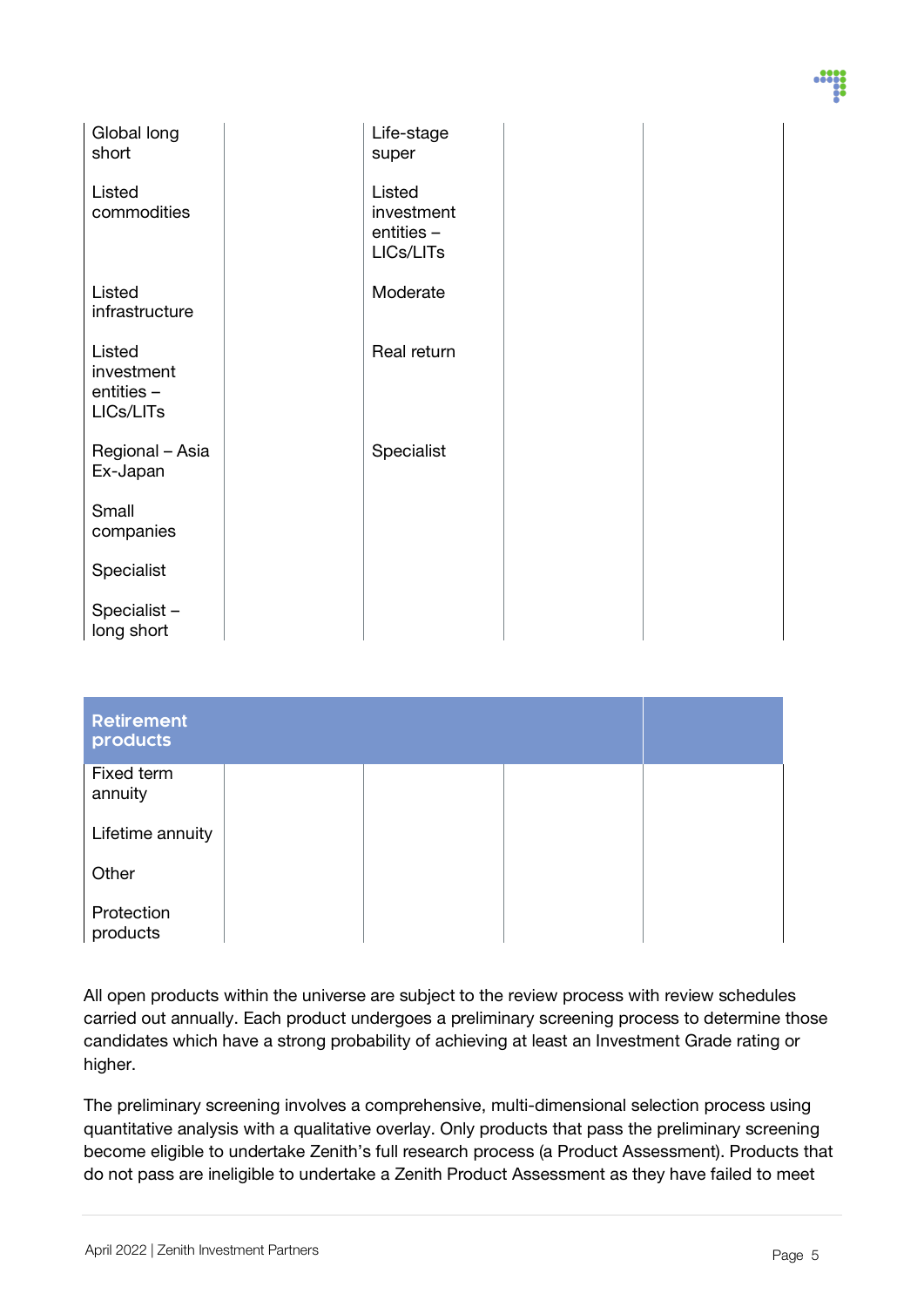

the necessary quality parameters. These products which fail the preliminary screening are deemed to be Non-Investment Grade for Zenith clients.

Factual information on these products and their rating status remains visible to Zenith clients until the next annual review when they will again be screened for potential eligibility for a Product Assessment. It is important to note that every product in the universe is screened annually with the presence of an existing rating no guarantee that a product will not be downgraded during the annual review.

#### 2. Full due diligence review & rating

Once a product has been confirmed as passing the preliminary screening process, the product issuer is invited to participate in the formal review process. Once Zenith's Research Agreement is executed, product issuers are contractually committed to the research process and will be issued a Research Rating regardless of the ultimate outcome. This rating will remain valid until the earlier of either:

- 1. The rating being updated by Zenith (expected annually in accordance with our scheduled Sector Reviews); or
- 2. The rating is withdrawn.

Once a rating is issued it will remain available for viewing on the Zenith website until it is replaced, updated or withdrawn.

The full due diligence review involves a formal face-to-face meeting with the investment management team and other key management figures to assess the product. These meetings typically take several hours and examine all aspects of the product's objectives, structure and operation. It is at this stage of the process where Zenith probes deeply to understand all the nuances of the investment manager from its overall philosophy and process to the quality, experience and track record of the investment team. Zenith also undertakes a thorough review of all documentation and an in-depth "look under the covers" with respect to the investment portfolio and management systems.

For comparison purposes, managers are reviewed amongst both their peers within their sector, but also importantly with other managers of the same style. The research team consider factors which could impede attractively ranked products from repeating strong returns generated in the past. Examples include organisational issues or major staff changes.

Once this due diligence has been finalised, a formal research report is completed and a rating is assigned. Managers are permitted access to a copy of the draft research report (generated as a .pdf file to prevent editing), to identify any factual errors. It is important to note that Zenith retains editorial control at all times and draft reports do not carry a rating.

Once a report is finalised, the rating is assigned and the report published to the Zenith website. Each time a report (or suite of reports) is published, Zenith sends out a communication notifying clients that new research and ratings are available. Only after communicating this information to subscribing clients are product issuers informed of the outcome of the ratings process.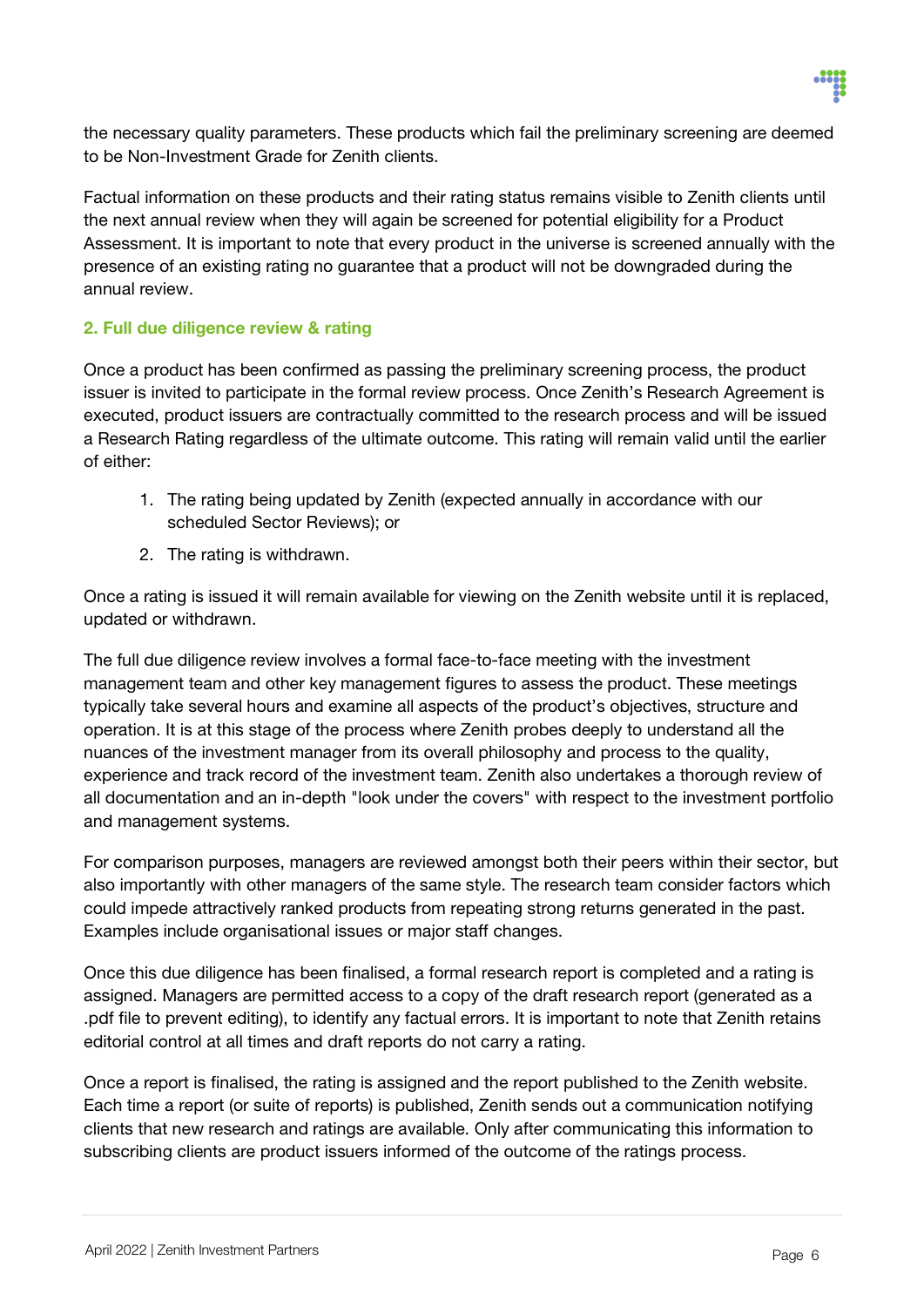# **Fund research methodology**

Zenith's Fund Research Methodology can be located here: [Fund Research Methodology](https://www.zenithpartners.com.au/our-solutions/investment-research/fund-research-methodology/)

# **Ratings methodology**

Zenith utilises both quantitative and qualitative factors in its ratings models. Models maximise commonality across different asset classes while retaining flexibility for specialist asset classes and strategies.

The quantitative assessment is flexible in that we do not rely on a set minimum performance history to positively rate a product. Zenith may at its discretion use the history of an investment manager at a previous organisation if required. However, it should be noted that lack of performance history is generally an impediment to conviction and will usually negatively impact on our scoring.

Zenith's ratings are based on the output of a proprietary scoring model. This model and its broad factors are shown in the following diagram. Please note we do not disclose the weightings of factors and sub-factors may change for each sector. This information should be used as a guide only.

| Organisation                           | <b>Investment team</b>    | <b>Portfolio</b><br>management | <b>Investment</b><br><b>process</b> |
|----------------------------------------|---------------------------|--------------------------------|-------------------------------------|
| Manager profitability                  | Depth                     | Experience                     | Investment<br>philosophy            |
| Distributor<br>profitability           | Structure                 | Expertise                      | Universe filter                     |
| Strategy profitability                 | Experience &<br>expertise | Track record                   | Quantitative/valuation<br>analysis  |
| Corporate stability                    | Stability                 |                                | Transitory/qualitative<br>analysis  |
| Long-term<br>commitment to<br>strategy | Culture                   |                                |                                     |
|                                        | <b>Track record</b>       |                                |                                     |

| <b>Portfolio</b><br>construction | <b>Risk management Product structure</b> |                                 |  |
|----------------------------------|------------------------------------------|---------------------------------|--|
| Decision process                 | Risk management<br>culture               | Investment objective            |  |
| Weightings process               | Risk management<br>constraints           | Attraction within<br>portfolios |  |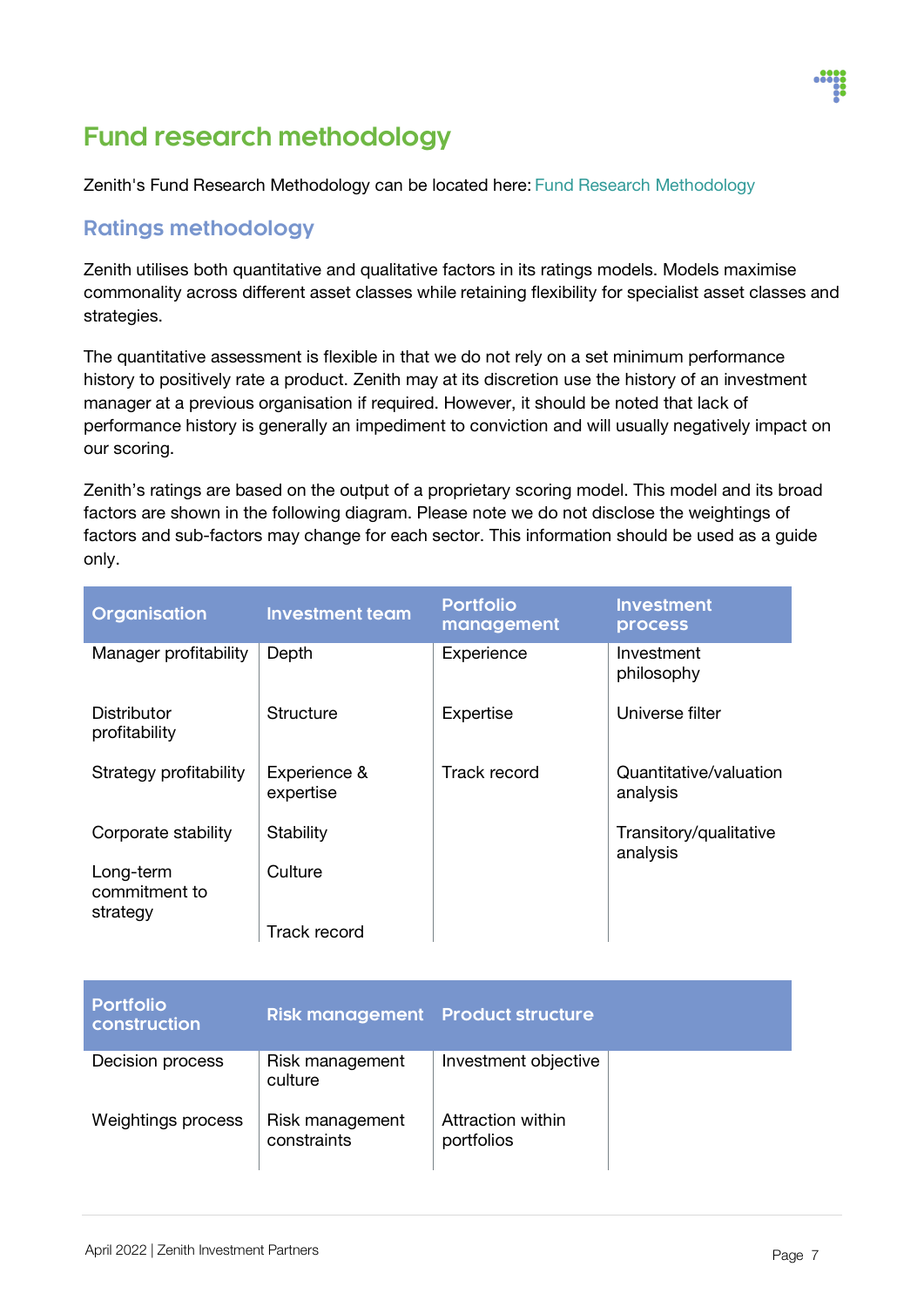

Fees

# **Traditional index product research methodology**

Zenith's traditional index product research methodology can be found here: [Traditional](https://www.zenithpartners.com.au/our-solutions/investment-research/traditional-index-research-methodology/)  Index [Product Research Methodology](https://www.zenithpartners.com.au/our-solutions/investment-research/traditional-index-research-methodology/)

## **Ratings methodology**

The following section summarises Zenith's ratings methodology for traditional index products. Traditional index products are those products that:

- track a market-capitalisation/issuer-weighted underlying index; and/or
- track an index that Zenith deems suitable/representative of the sector.

Zenith utilises both quantitative and qualitative factors in its ratings models. Models maximise commonality across different asset classes while retaining flexibility for specialist asset classes and strategies.

Zenith's ratings are based on the output of a proprietary scoring model. This model and its broad factors are shown in the following diagram. Please note we do not disclose the weightings of factors and sub-factors may change for each sector. This information should be used as a guide only.

| Organisation                                                 | <b>Investment</b><br>resourcing | <b>Implementation</b>                                     | <b>Risk</b><br>management | <b>Product</b><br><b>structure</b>                     |
|--------------------------------------------------------------|---------------------------------|-----------------------------------------------------------|---------------------------|--------------------------------------------------------|
| Manager<br>profitability                                     | Depth                           | Markets/<br>instruments<br>traded and their<br>efficiency | Capacity<br>management    | Attraction<br>within<br>portfolios                     |
| Distributor<br>profitability                                 | <b>Structure</b>                | Return<br>enhancements                                    | Risk monitoring           | Fees                                                   |
| Strategy<br>profitability                                    | Experience &<br>expertise       | Trade efficiency                                          | <b>Risk tools</b>         | Market-<br>making (if<br>applicable)                   |
| Corporate<br>stability                                       | Stability                       | Supporting<br>research                                    | <b>Risk constraints</b>   | Tax<br>effectiveness                                   |
| Long-term<br>commitment to<br>strategy                       | Culture                         | Replication<br>methodology                                |                           | Scale                                                  |
| Environmental,<br>social and<br>governance<br>considerations | Track record                    | Rebalancing<br>rules                                      |                           | Tracking<br>error/tracking<br>difference<br>statistics |